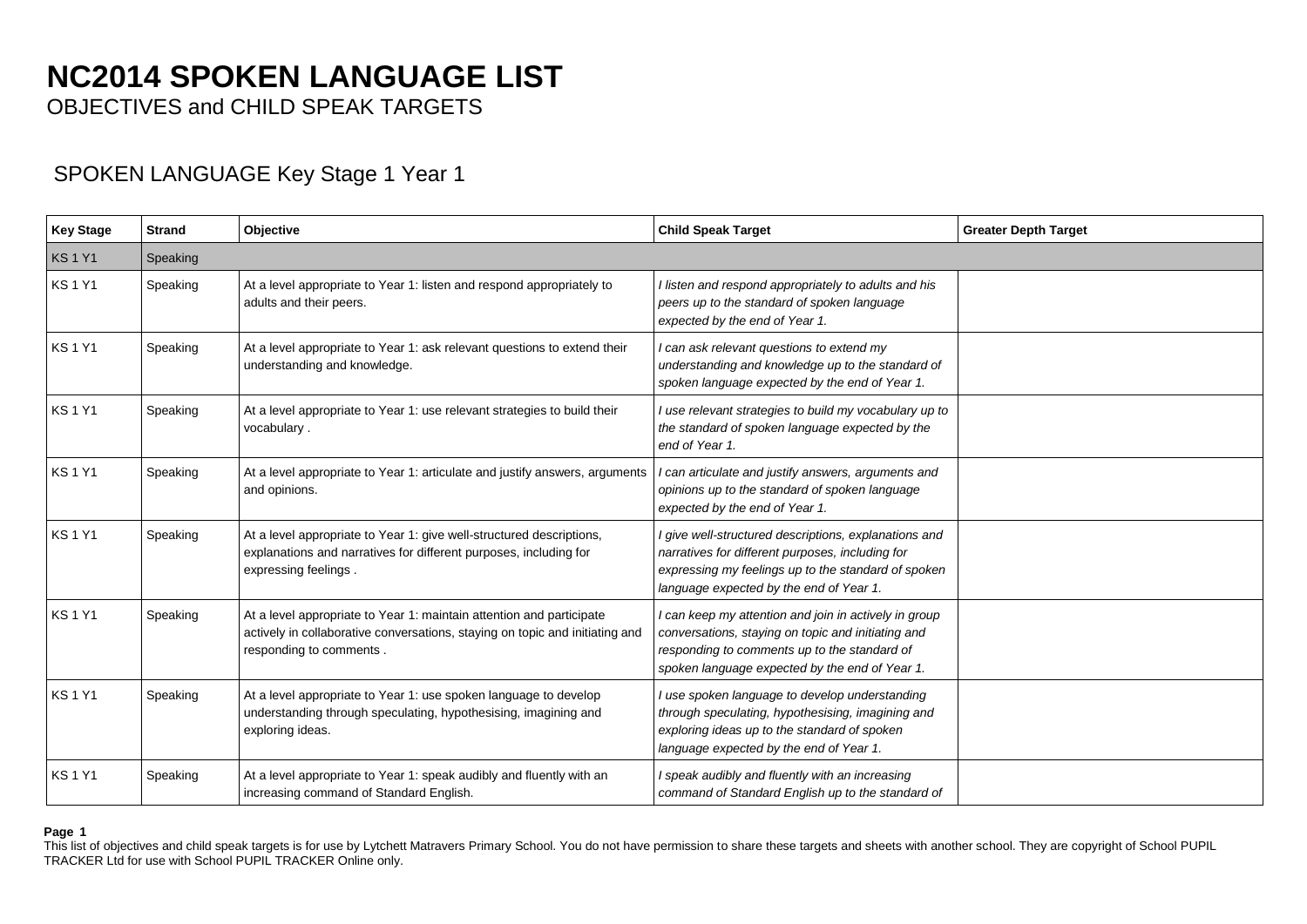|              |          |                                                                                                                                            | spoken language expected by the end of Year 1.                                                                                                                                            |  |
|--------------|----------|--------------------------------------------------------------------------------------------------------------------------------------------|-------------------------------------------------------------------------------------------------------------------------------------------------------------------------------------------|--|
| <b>KS1Y1</b> | Speaking | At a level appropriate to Year 1: participate in discussions, presentations,<br>performances, role play, improvisations and debates.       | I join in in discussions, presentations, performances,<br>role play, improvisations and debates up to the<br>standard of spoken language expected by the end of<br>Year 1.                |  |
| <b>KS1Y1</b> | Speaking | At a level appropriate to Year 1: gain, maintain and monitor the interest of<br>the listener(s).                                           | I can gain, maintain and monitor the interest of a<br>listener up to the standard of spoken language<br>expected by the end of Year 1.                                                    |  |
| <b>KS1Y1</b> | Speaking | At a level appropriate to Year 1: consider and evaluate different<br>viewpoints, attending to and building on the contributions of others. | I consider and evaluate different viewpoints,<br>attending to and building on the contributions of<br>others up to the standard of spoken language<br>expected by the end of Year 1.      |  |
| <b>KS1Y1</b> | Speaking | At a level appropriate to Year 1: select and use appropriate registers for<br>effective communication.                                     | I can choose to talk in different manners depending<br>on the person I am talking to or the situation I am in,<br>up to the standard of spoken language expected by<br>the end of Year 1. |  |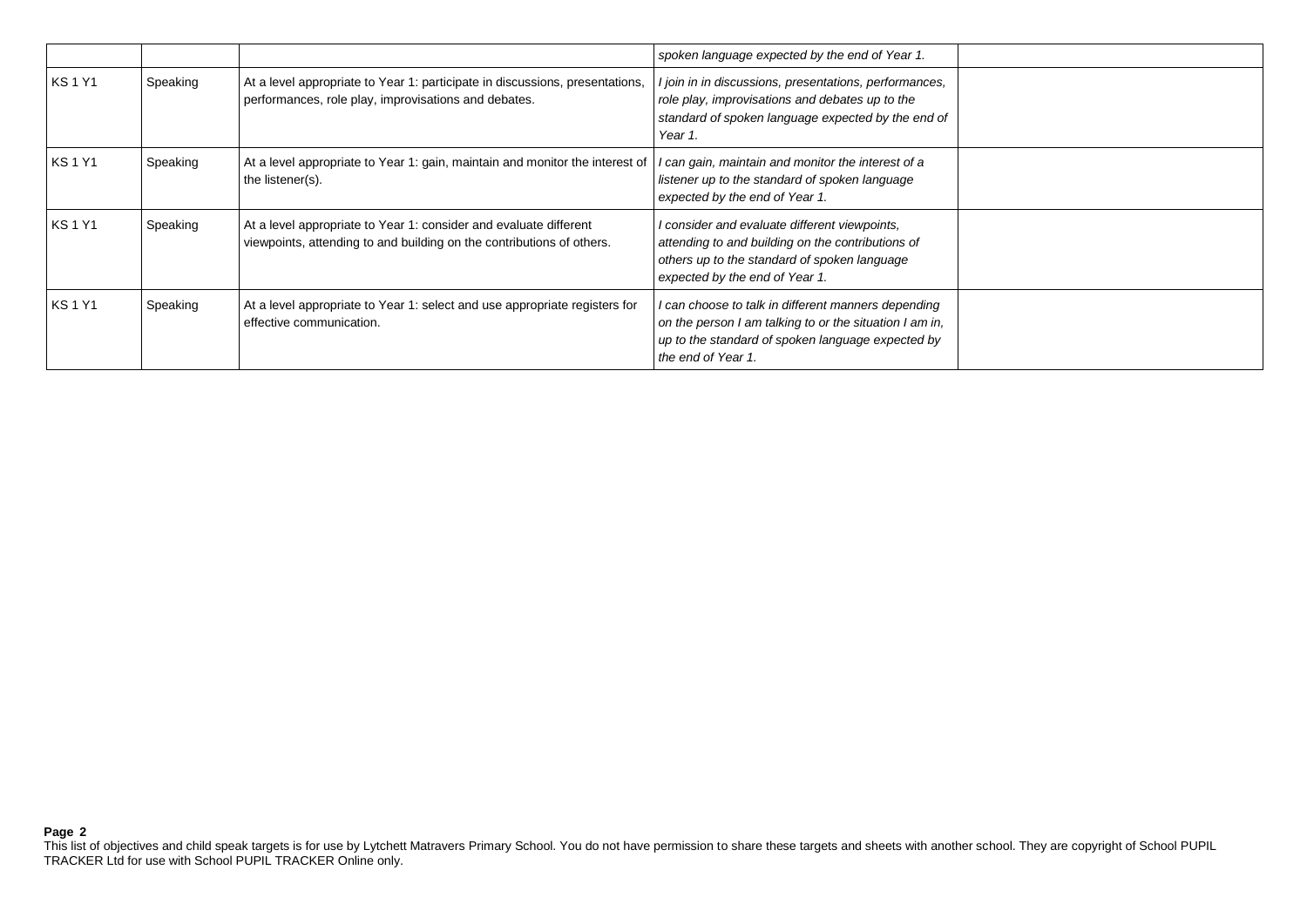| <b>Key Stage</b> | <b>Strand</b> | Objective                                                                                                                                                                       | <b>Child Speak Target</b>                                                                                                                                                                                     | <b>Greater Depth Target</b> |
|------------------|---------------|---------------------------------------------------------------------------------------------------------------------------------------------------------------------------------|---------------------------------------------------------------------------------------------------------------------------------------------------------------------------------------------------------------|-----------------------------|
| <b>KS1Y2</b>     | Speaking      |                                                                                                                                                                                 |                                                                                                                                                                                                               |                             |
| <b>KS1Y2</b>     | Speaking      | At a level appropriate to Year 2: listen and respond appropriately to<br>adults and their peers.                                                                                | I listen and respond appropriately to adults and his<br>peers up to the standard of spoken language<br>expected by the end of Year 2.                                                                         |                             |
| <b>KS1Y2</b>     | Speaking      | At a level appropriate to Year 2: ask relevant questions to extend their<br>understanding and knowledge.                                                                        | I can ask relevant questions to extend my<br>understanding and knowledge up to the standard of<br>spoken language expected by the end of Year 2.                                                              |                             |
| <b>KS1Y2</b>     | Speaking      | At a level appropriate to Year 2: use relevant strategies to build their<br>vocabulary.                                                                                         | I use relevant strategies to build my vocabulary up to<br>the standard of spoken language expected by the<br>end of Year 2.                                                                                   |                             |
| <b>KS1Y2</b>     | Speaking      | At a level appropriate to Year 2: articulate and justify answers, arguments<br>and opinions.                                                                                    | I can articulate and justify answers, arguments and<br>opinions up to the standard of spoken language<br>expected by the end of Year 2.                                                                       |                             |
| <b>KS1Y2</b>     | Speaking      | At a level appropriate to Year 2: give well-structured descriptions,<br>explanations and narratives for different purposes, including for<br>expressing feelings.               | I give well-structured descriptions, explanations and<br>narratives for different purposes, including for<br>expressing my feelings up to the standard of spoken<br>language expected by the end of Year 2.   |                             |
| <b>KS1Y2</b>     | Speaking      | At a level appropriate to Year 2: maintain attention and participate<br>actively in collaborative conversations, staying on topic and initiating and<br>responding to comments. | I can keep my attention and join in actively in group<br>conversations, staying on topic and initiating and<br>responding to comments up to the standard of<br>spoken language expected by the end of Year 2. |                             |
| KS 1 Y2          | Speaking      | At a level appropriate to Year 2: use spoken language to develop<br>understanding through speculating, hypothesising, imagining and<br>exploring ideas.                         | I use spoken language to develop understanding<br>through speculating, hypothesising, imagining and<br>exploring ideas up to the standard of spoken<br>language expected by the end of Year 2.                |                             |
| <b>KS1Y2</b>     | Speaking      | At a level appropriate to Year 2: speak audibly and fluently with an<br>increasing command of Standard English.                                                                 | I speak audibly and fluently with an increasing<br>command of Standard English up to the standard of<br>spoken language expected by the end of Year 2.                                                        |                             |
| <b>KS1Y2</b>     | Speaking      | At a level appropriate to Year 2: participate in discussions, presentations,<br>performances, role play, improvisations and debates.                                            | I join in in discussions, presentations, performances,<br>role play, improvisations and debates up to the<br>standard of spoken language expected by the end of<br>Year 2.                                    |                             |

### **Page 3**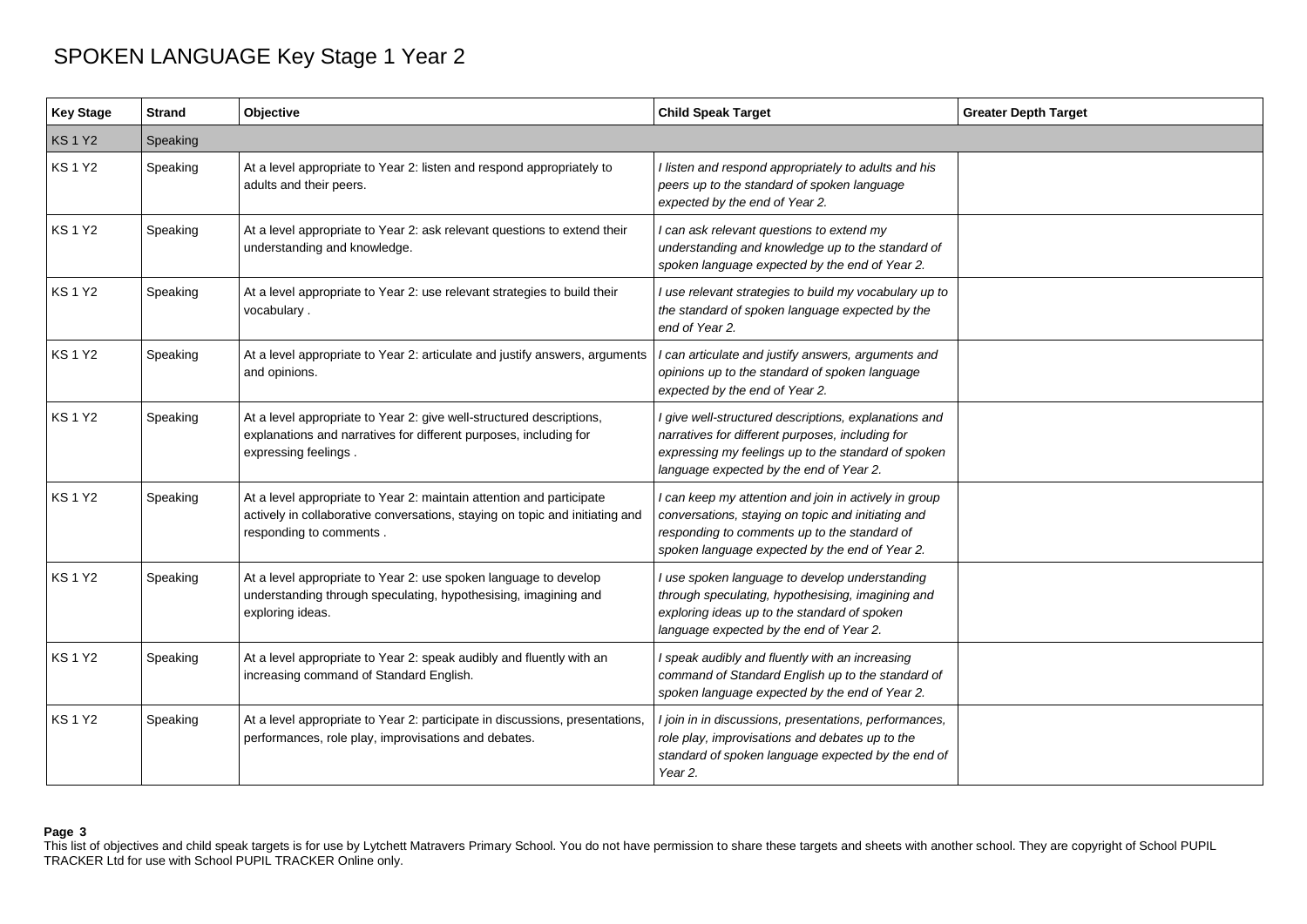| <b>KS1Y2</b> | Speaking | At a level appropriate to Year 2: gain, maintain and monitor the interest of<br>the listener(s).                                           | I can gain, maintain and monitor the interest of a<br>listener up to the standard of spoken language<br>expected by the end of Year 2.                                                    |  |
|--------------|----------|--------------------------------------------------------------------------------------------------------------------------------------------|-------------------------------------------------------------------------------------------------------------------------------------------------------------------------------------------|--|
| <b>KS1Y2</b> | Speaking | At a level appropriate to Year 2: consider and evaluate different<br>viewpoints, attending to and building on the contributions of others. | I consider and evaluate different viewpoints,<br>attending to and building on the contributions of<br>others up to the standard of spoken language<br>expected by the end of Year 2.      |  |
| <b>KS1Y2</b> | Speaking | At a level appropriate to Year 2: select and use appropriate registers for<br>effective communication.                                     | I can choose to talk in different manners depending<br>on the person I am talking to or the situation I am in,<br>up to the standard of spoken language expected by<br>the end of Year 2. |  |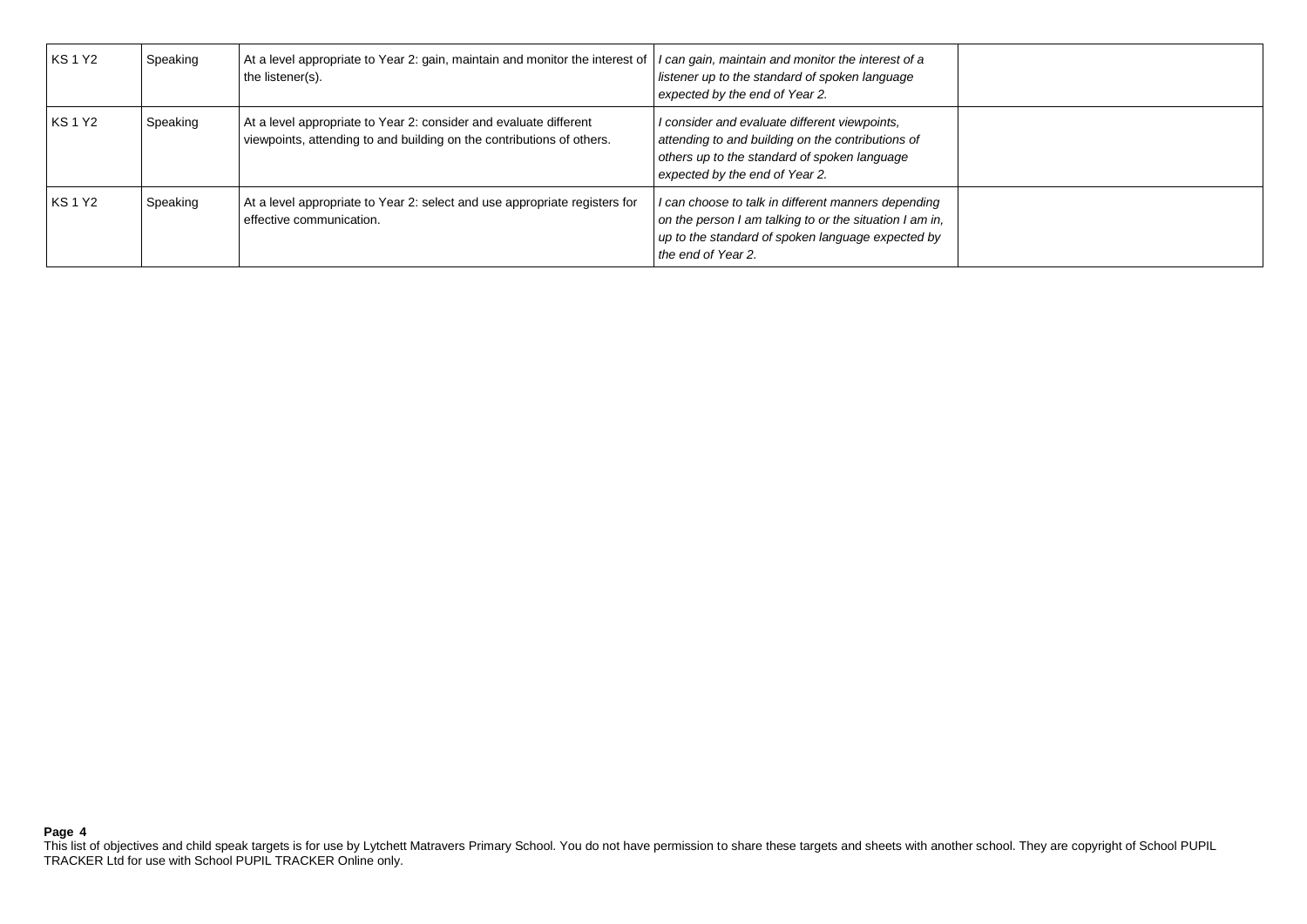| <b>Key Stage</b> | <b>Strand</b> | Objective                                                                                                                                                                       | <b>Child Speak Target</b>                                                                                                                                                                                     | <b>Greater Depth Target</b> |
|------------------|---------------|---------------------------------------------------------------------------------------------------------------------------------------------------------------------------------|---------------------------------------------------------------------------------------------------------------------------------------------------------------------------------------------------------------|-----------------------------|
| <b>KS 2 Y3</b>   | Speaking      |                                                                                                                                                                                 |                                                                                                                                                                                                               |                             |
| <b>KS 2 Y3</b>   | Speaking      | At a level appropriate to Year 3: listen and respond appropriately to<br>adults and their peers.                                                                                | I listen and respond appropriately to adults and his<br>peers up to the standard of spoken language<br>expected by the end of Year 3.                                                                         |                             |
| <b>KS 2 Y3</b>   | Speaking      | At a level appropriate to Year 3: ask relevant questions to extend their<br>understanding and knowledge.                                                                        | I can ask relevant questions to extend my<br>understanding and knowledge up to the standard of<br>spoken language expected by the end of Year 3.                                                              |                             |
| <b>KS 2 Y3</b>   | Speaking      | At a level appropriate to Year 3: use relevant strategies to build their<br>vocabulary.                                                                                         | I use relevant strategies to build my vocabulary up to<br>the standard of spoken language expected by the<br>end of Year 3.                                                                                   |                             |
| KS 2 Y3          | Speaking      | At a level appropriate to Year 3: articulate and justify answers, arguments<br>and opinions.                                                                                    | I can articulate and justify answers, arguments and<br>opinions up to the standard of spoken language<br>expected by the end of Year 3.                                                                       |                             |
| <b>KS 2 Y3</b>   | Speaking      | At a level appropriate to Year 3: give well-structured descriptions,<br>explanations and narratives for different purposes, including for<br>expressing feelings.               | I give well-structured descriptions, explanations and<br>narratives for different purposes, including for<br>expressing my feelings up to the standard of spoken<br>language expected by the end of Year 3.   |                             |
| <b>KS 2 Y3</b>   | Speaking      | At a level appropriate to Year 3: maintain attention and participate<br>actively in collaborative conversations, staying on topic and initiating and<br>responding to comments. | I can keep my attention and join in actively in group<br>conversations, staying on topic and initiating and<br>responding to comments up to the standard of<br>spoken language expected by the end of Year 3. |                             |
| <b>KS 2 Y3</b>   | Speaking      | At a level appropriate to Year 3: use spoken language to develop<br>understanding through speculating, hypothesising, imagining and<br>exploring ideas.                         | I use spoken language to develop understanding<br>through speculating, hypothesising, imagining and<br>exploring ideas up to the standard of spoken<br>language expected by the end of Year 3.                |                             |
| <b>KS 2 Y3</b>   | Speaking      | At a level appropriate to Year 3: speak audibly and fluently with an<br>increasing command of Standard English.                                                                 | I speak audibly and fluently with an increasing<br>command of Standard English up to the standard of<br>spoken language expected by the end of Year 3.                                                        |                             |
| <b>KS 2 Y3</b>   | Speaking      | At a level appropriate to Year 3: participate in discussions, presentations,<br>performances, role play, improvisations and debates.                                            | I join in in discussions, presentations, performances,<br>role play, improvisations and debates up to the<br>standard of spoken language expected by the end of<br>Year 3.                                    |                             |

### **Page 5**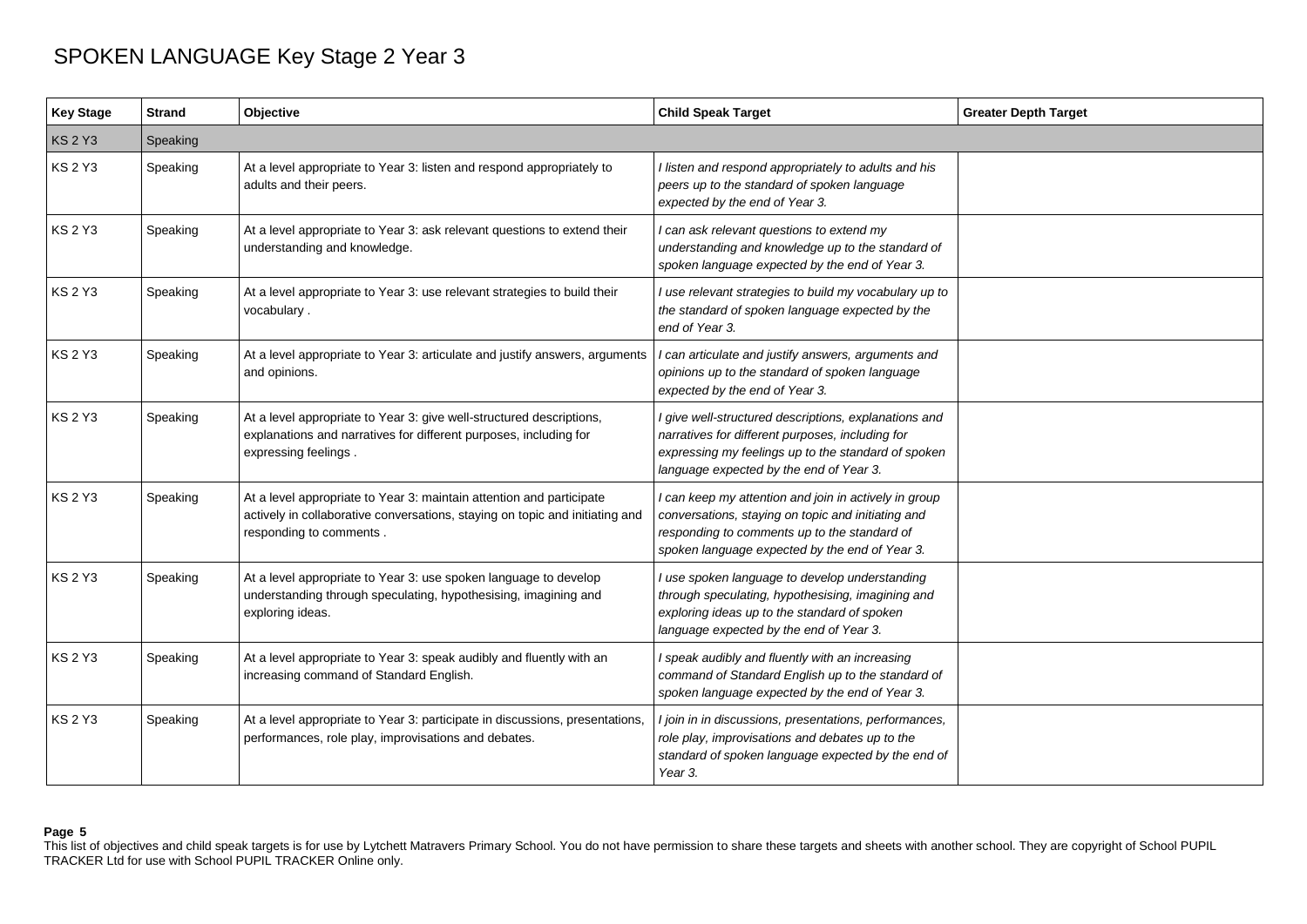| <b>KS 2 Y3</b> | Speaking | At a level appropriate to Year 3: gain, maintain and monitor the interest of<br>the listener(s).                                           | I can gain, maintain and monitor the interest of a<br>listener up to the standard of spoken language<br>expected by the end of Year 3.                                                    |  |
|----------------|----------|--------------------------------------------------------------------------------------------------------------------------------------------|-------------------------------------------------------------------------------------------------------------------------------------------------------------------------------------------|--|
| <b>KS 2 Y3</b> | Speaking | At a level appropriate to Year 3: consider and evaluate different<br>viewpoints, attending to and building on the contributions of others. | I consider and evaluate different viewpoints,<br>attending to and building on the contributions of<br>others up to the standard of spoken language<br>expected by the end of Year 3.      |  |
| <b>KS 2 Y3</b> | Speaking | At a level appropriate to Year 3: select and use appropriate registers for<br>effective communication.                                     | I can choose to talk in different manners depending<br>on the person I am talking to or the situation I am in,<br>up to the standard of spoken language expected by<br>the end of Year 3. |  |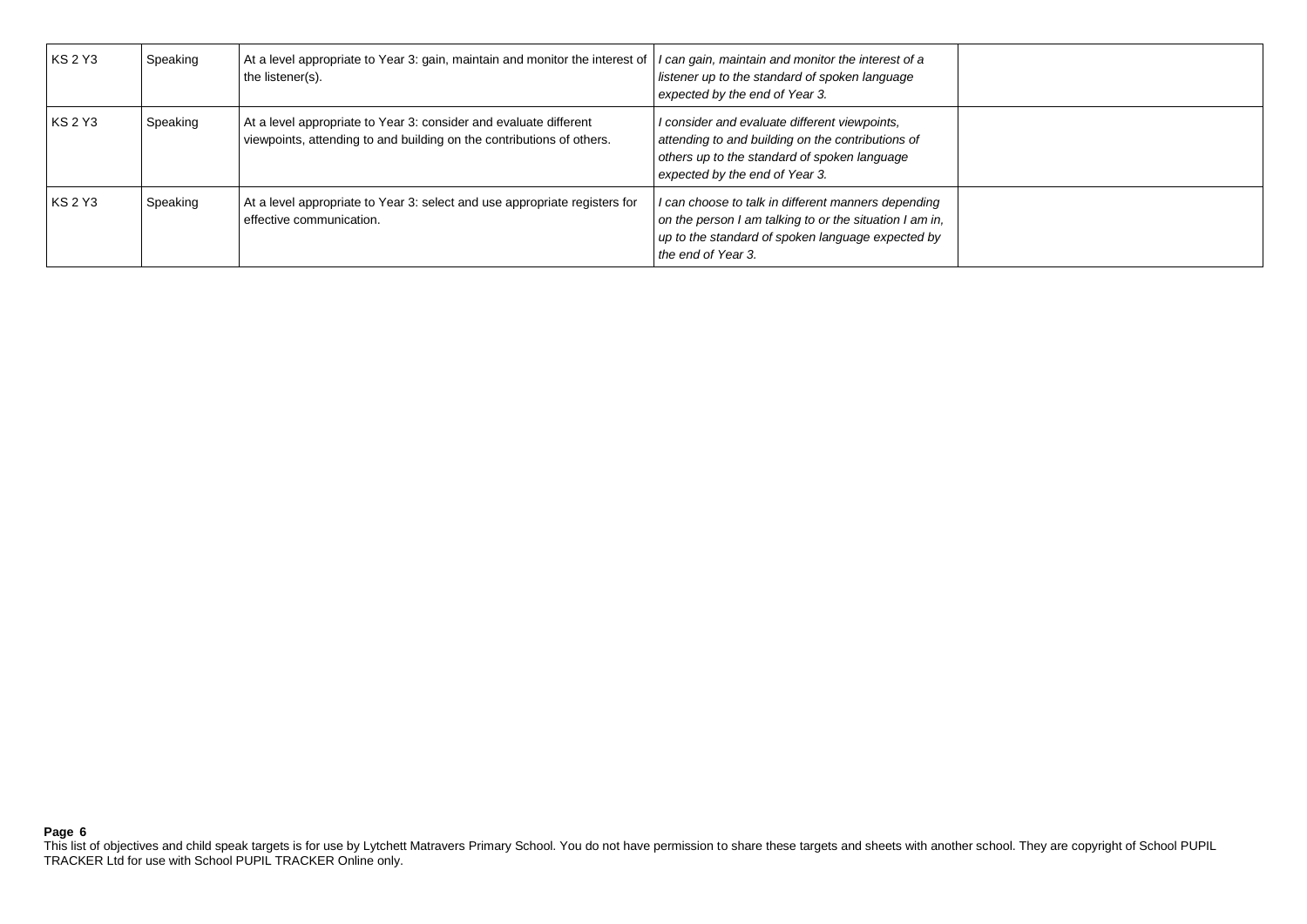| <b>Key Stage</b> | <b>Strand</b> | Objective                                                                                                                                                                       | <b>Child Speak Target</b>                                                                                                                                                                                     | <b>Greater Depth Target</b> |
|------------------|---------------|---------------------------------------------------------------------------------------------------------------------------------------------------------------------------------|---------------------------------------------------------------------------------------------------------------------------------------------------------------------------------------------------------------|-----------------------------|
| <b>KS2Y4</b>     | Speaking      |                                                                                                                                                                                 |                                                                                                                                                                                                               |                             |
| <b>KS2Y4</b>     | Speaking      | At a level appropriate to Year 4: listen and respond appropriately to<br>adults and their peers.                                                                                | I listen and respond appropriately to adults and his<br>peers up to the standard of spoken language<br>expected by the end of Year 4.                                                                         |                             |
| <b>KS2Y4</b>     | Speaking      | At a level appropriate to Year 4: ask relevant questions to extend their<br>understanding and knowledge.                                                                        | I can ask relevant questions to extend my<br>understanding and knowledge up to the standard of<br>spoken language expected by the end of Year 4.                                                              |                             |
| <b>KS2Y4</b>     | Speaking      | At a level appropriate to Year 4: use relevant strategies to build their<br>vocabulary.                                                                                         | I use relevant strategies to build my vocabulary up to<br>the standard of spoken language expected by the<br>end of Year 4.                                                                                   |                             |
| <b>KS2Y4</b>     | Speaking      | At a level appropriate to Year 4: articulate and justify answers, arguments<br>and opinions.                                                                                    | I can articulate and justify answers, arguments and<br>opinions up to the standard of spoken language<br>expected by the end of Year 4.                                                                       |                             |
| <b>KS 2 Y4</b>   | Speaking      | At a level appropriate to Year 4: give well-structured descriptions,<br>explanations and narratives for different purposes, including for<br>expressing feelings.               | I give well-structured descriptions, explanations and<br>narratives for different purposes, including for<br>expressing my feelings up to the standard of spoken<br>language expected by the end of Year 4.   |                             |
| KS 2 Y4          | Speaking      | At a level appropriate to Year 4: maintain attention and participate<br>actively in collaborative conversations, staying on topic and initiating and<br>responding to comments. | I can keep my attention and join in actively in group<br>conversations, staying on topic and initiating and<br>responding to comments up to the standard of<br>spoken language expected by the end of Year 4. |                             |
| KS 2 Y4          | Speaking      | At a level appropriate to Year 4: use spoken language to develop<br>understanding through speculating, hypothesising, imagining and<br>exploring ideas.                         | I use spoken language to develop understanding<br>through speculating, hypothesising, imagining and<br>exploring ideas up to the standard of spoken<br>language expected by the end of Year 4.                |                             |
| <b>KS 2 Y4</b>   | Speaking      | At a level appropriate to Year 4: speak audibly and fluently with an<br>increasing command of Standard English.                                                                 | I speak audibly and fluently with an increasing<br>command of Standard English up to the standard of<br>spoken language expected by the end of Year 4.                                                        |                             |
| <b>KS2Y4</b>     | Speaking      | At a level appropriate to Year 4: participate in discussions, presentations,<br>performances, role play, improvisations and debates.                                            | I join in in discussions, presentations, performances,<br>role play, improvisations and debates up to the<br>standard of spoken language expected by the end of<br>Year 4.                                    |                             |

### **Page 7**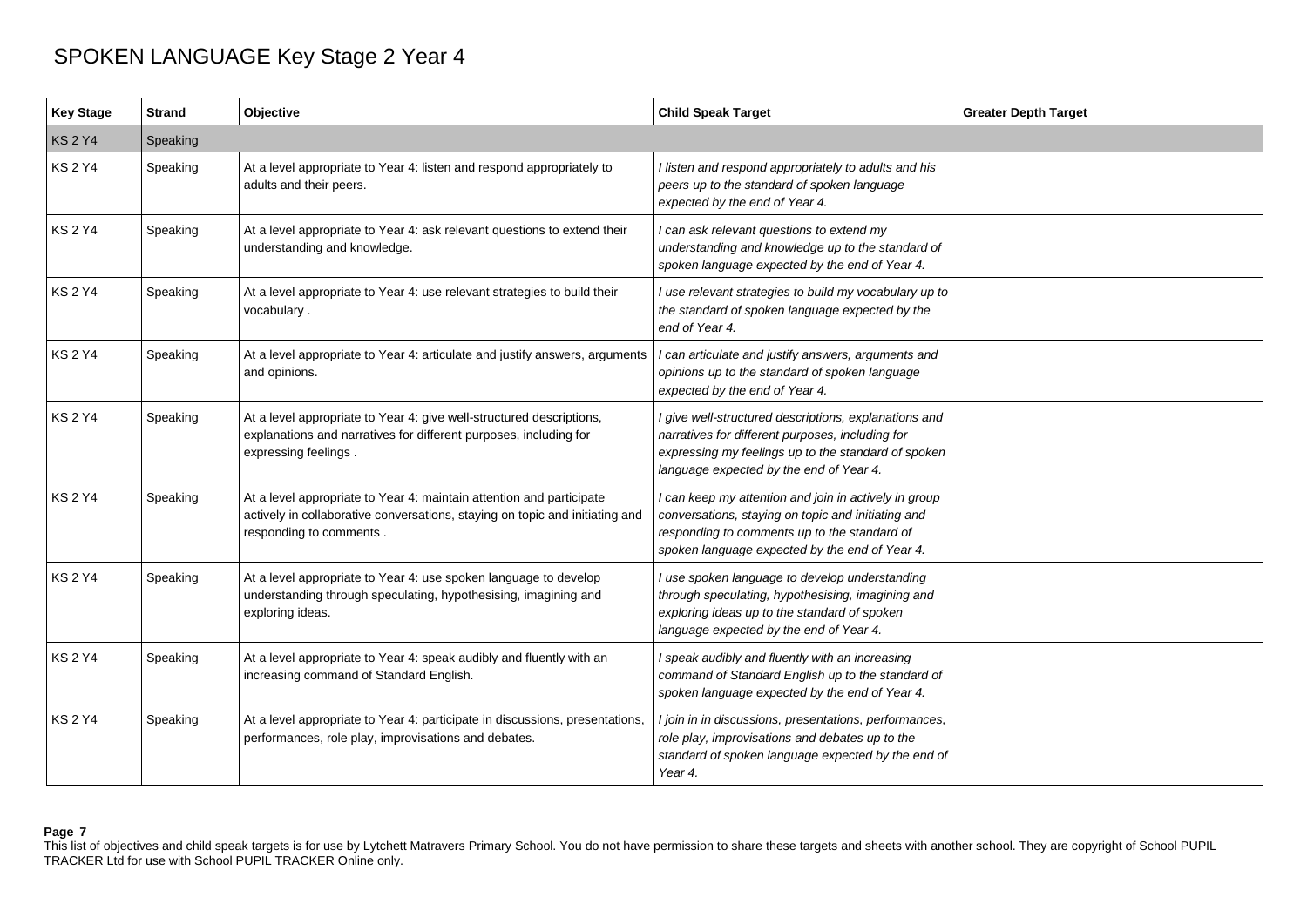| <b>KS 2 Y4</b> | Speaking | At a level appropriate to Year 4: gain, maintain and monitor the interest of<br>the listener(s).                                           | I can gain, maintain and monitor the interest of a<br>listener up to the standard of spoken language<br>expected by the end of Year 4.                                                    |  |
|----------------|----------|--------------------------------------------------------------------------------------------------------------------------------------------|-------------------------------------------------------------------------------------------------------------------------------------------------------------------------------------------|--|
| <b>KS 2 Y4</b> | Speaking | At a level appropriate to Year 4: consider and evaluate different<br>viewpoints, attending to and building on the contributions of others. | I consider and evaluate different viewpoints,<br>attending to and building on the contributions of<br>others up to the standard of spoken language<br>expected by the end of Year 4.      |  |
| <b>KS 2 Y4</b> | Speaking | At a level appropriate to Year 4: select and use appropriate registers for<br>effective communication.                                     | I can choose to talk in different manners depending<br>on the person I am talking to or the situation I am in,<br>up to the standard of spoken language expected by<br>the end of Year 4. |  |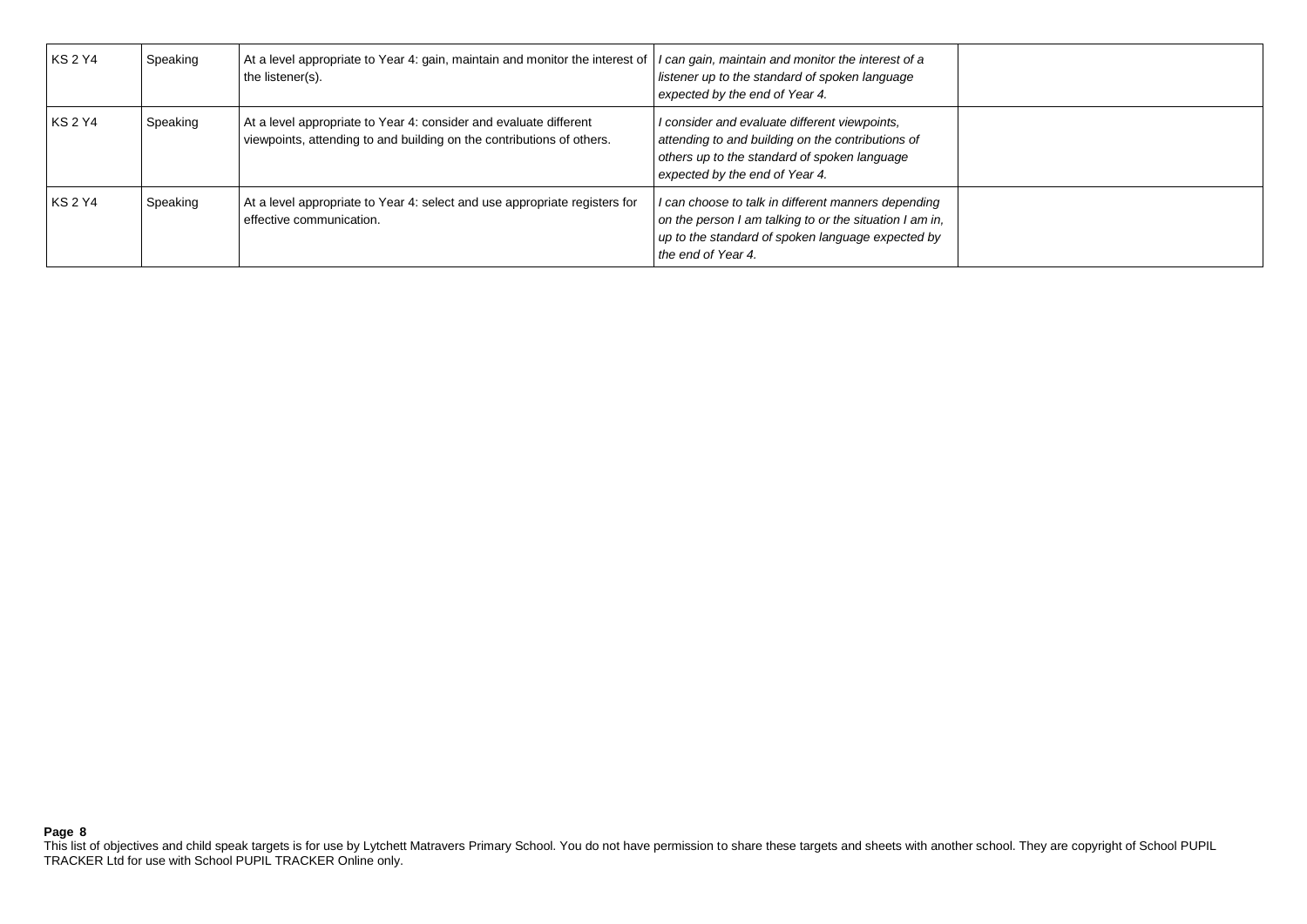| <b>Key Stage</b> | <b>Strand</b> | Objective                                                                                                                                                                       | <b>Child Speak Target</b>                                                                                                                                                                                     | <b>Greater Depth Target</b> |
|------------------|---------------|---------------------------------------------------------------------------------------------------------------------------------------------------------------------------------|---------------------------------------------------------------------------------------------------------------------------------------------------------------------------------------------------------------|-----------------------------|
| <b>KS 2 Y5</b>   | Speaking      |                                                                                                                                                                                 |                                                                                                                                                                                                               |                             |
| <b>KS 2 Y5</b>   | Speaking      | At a level appropriate to Year 5: listen and respond appropriately to<br>adults and their peers.                                                                                | I listen and respond appropriately to adults and his<br>peers up to the standard of spoken language<br>expected by the end of Year 5.                                                                         |                             |
| <b>KS 2 Y5</b>   | Speaking      | At a level appropriate to Year 5: ask relevant questions to extend their<br>understanding and knowledge.                                                                        | I can ask relevant questions to extend my<br>understanding and knowledge up to the standard of<br>spoken language expected by the end of Year 5.                                                              |                             |
| <b>KS 2 Y5</b>   | Speaking      | At a level appropriate to Year 5: use relevant strategies to build their<br>vocabulary.                                                                                         | I use relevant strategies to build my vocabulary up to<br>the standard of spoken language expected by the<br>end of Year 5.                                                                                   |                             |
| KS 2 Y5          | Speaking      | At a level appropriate to Year 5: articulate and justify answers, arguments<br>and opinions.                                                                                    | I can articulate and justify answers, arguments and<br>opinions up to the standard of spoken language<br>expected by the end of Year 5.                                                                       |                             |
| <b>KS 2 Y5</b>   | Speaking      | At a level appropriate to Year 5: give well-structured descriptions,<br>explanations and narratives for different purposes, including for<br>expressing feelings.               | I give well-structured descriptions, explanations and<br>narratives for different purposes, including for<br>expressing my feelings up to the standard of spoken<br>language expected by the end of Year 5.   |                             |
| <b>KS 2 Y5</b>   | Speaking      | At a level appropriate to Year 5: maintain attention and participate<br>actively in collaborative conversations, staying on topic and initiating and<br>responding to comments. | I can keep my attention and join in actively in group<br>conversations, staying on topic and initiating and<br>responding to comments up to the standard of<br>spoken language expected by the end of Year 5. |                             |
| <b>KS 2 Y5</b>   | Speaking      | At a level appropriate to Year 5: use spoken language to develop<br>understanding through speculating, hypothesising, imagining and<br>exploring ideas.                         | I use spoken language to develop understanding<br>through speculating, hypothesising, imagining and<br>exploring ideas up to the standard of spoken<br>language expected by the end of Year 5.                |                             |
| <b>KS 2 Y5</b>   | Speaking      | At a level appropriate to Year 5: speak audibly and fluently with an<br>increasing command of Standard English.                                                                 | I speak audibly and fluently with an increasing<br>command of Standard English up to the standard of<br>spoken language expected by the end of Year 5.                                                        |                             |
| <b>KS 2 Y5</b>   | Speaking      | At a level appropriate to Year 5: participate in discussions, presentations,<br>performances, role play, improvisations and debates.                                            | I join in in discussions, presentations, performances,<br>role play, improvisations and debates up to the<br>standard of spoken language expected by the end of<br>Year 5.                                    |                             |

### **Page 9**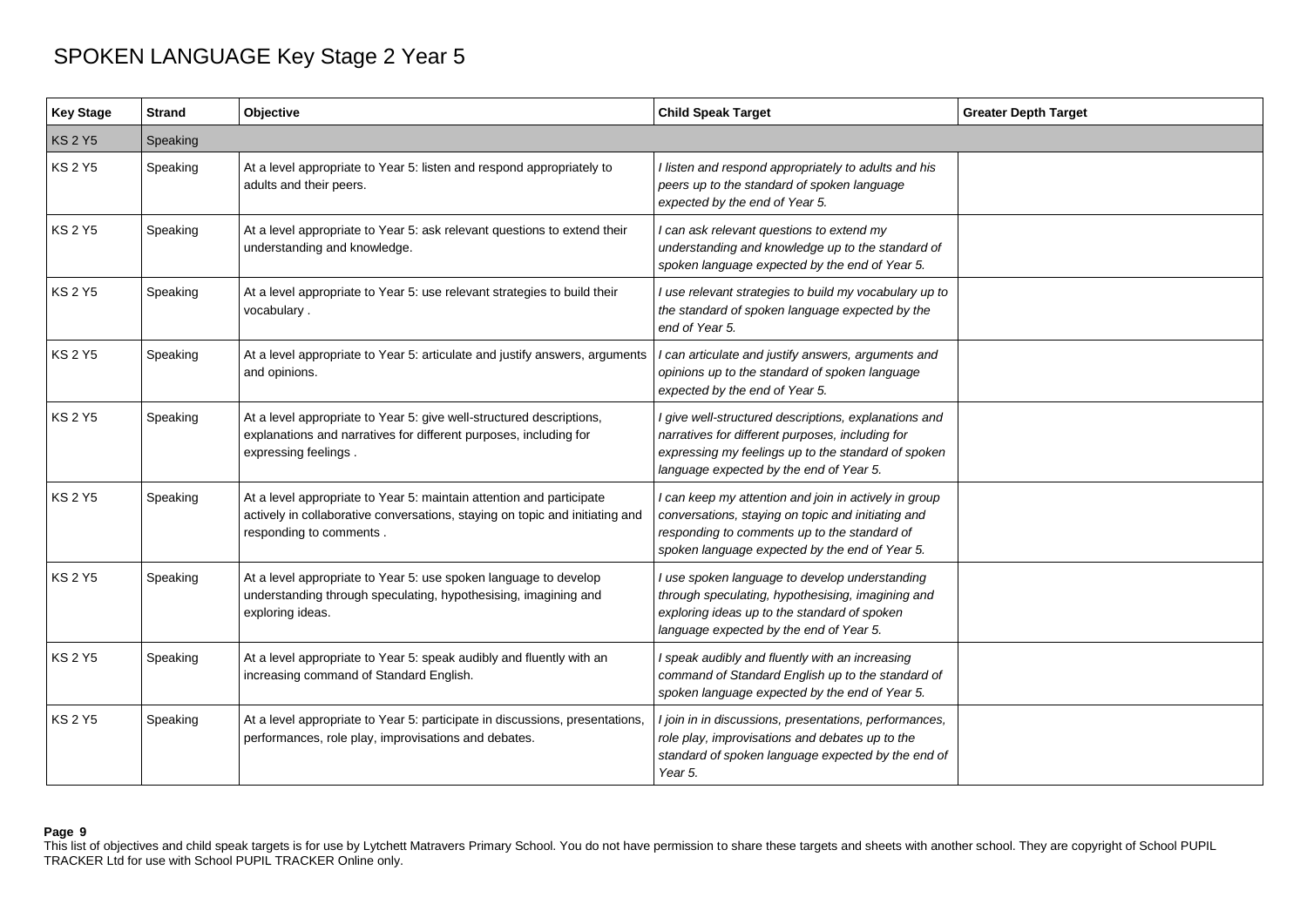| <b>KS 2 Y5</b> | Speaking | At a level appropriate to Year 5: gain, maintain and monitor the interest of<br>the listener(s).                                           | I can gain, maintain and monitor the interest of a<br>listener up to the standard of spoken language<br>expected by the end of Year 5.                                                    |  |
|----------------|----------|--------------------------------------------------------------------------------------------------------------------------------------------|-------------------------------------------------------------------------------------------------------------------------------------------------------------------------------------------|--|
| <b>KS 2 Y5</b> | Speaking | At a level appropriate to Year 5: consider and evaluate different<br>viewpoints, attending to and building on the contributions of others. | I consider and evaluate different viewpoints,<br>attending to and building on the contributions of<br>others up to the standard of spoken language<br>expected by the end of Year 5.      |  |
| <b>KS 2 Y5</b> | Speaking | At a level appropriate to Year 5: select and use appropriate registers for<br>effective communication.                                     | I can choose to talk in different manners depending<br>on the person I am talking to or the situation I am in,<br>up to the standard of spoken language expected by<br>the end of Year 5. |  |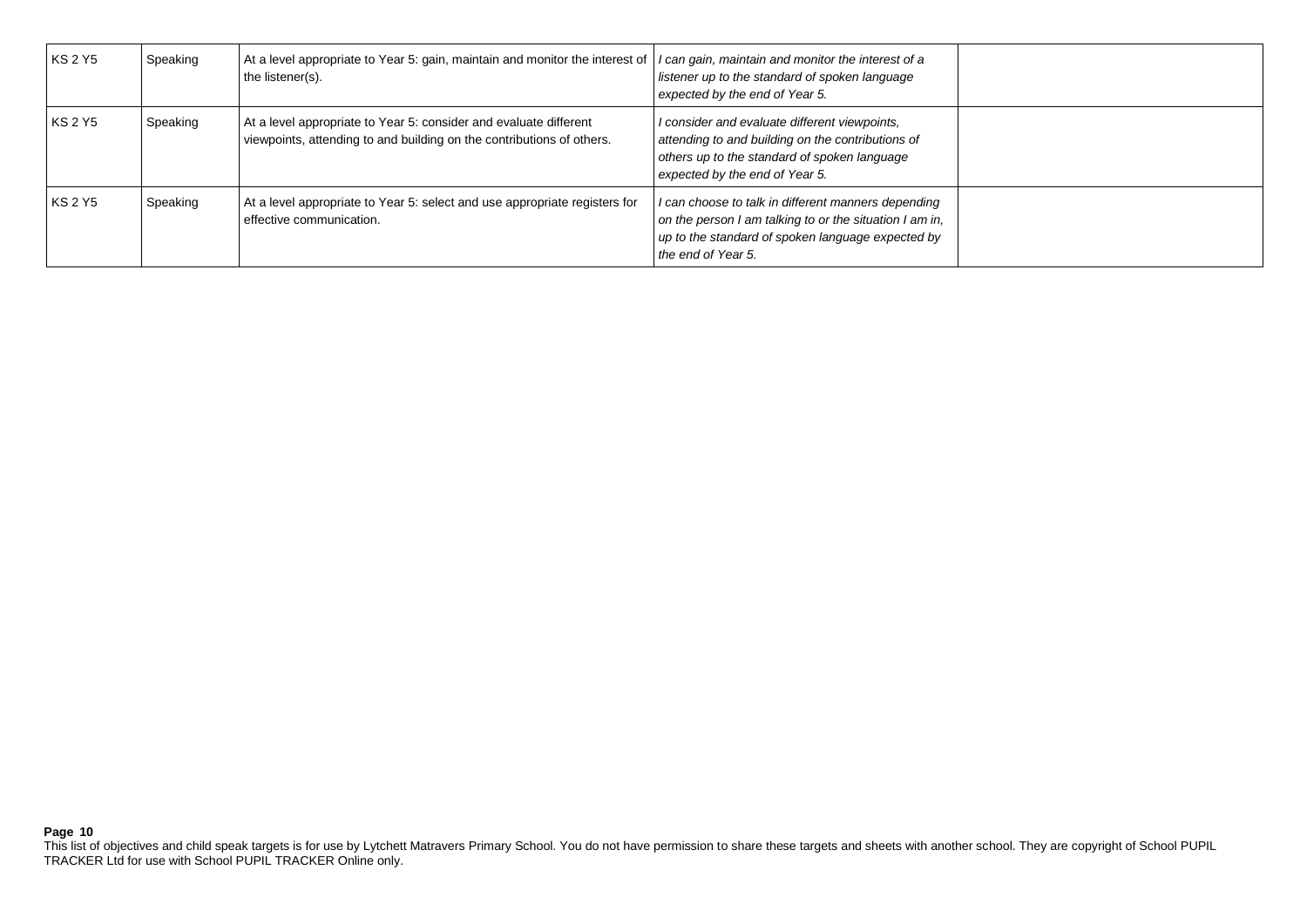| <b>Key Stage</b> | <b>Strand</b> | Objective                                                                                                                                                                       | <b>Child Speak Target</b>                                                                                                                                                                                     | <b>Greater Depth Target</b> |
|------------------|---------------|---------------------------------------------------------------------------------------------------------------------------------------------------------------------------------|---------------------------------------------------------------------------------------------------------------------------------------------------------------------------------------------------------------|-----------------------------|
| <b>KS 2 Y6</b>   | Speaking      |                                                                                                                                                                                 |                                                                                                                                                                                                               |                             |
| <b>KS 2 Y6</b>   | Speaking      | At a level appropriate to Year 6: listen and respond appropriately to<br>adults and their peers.                                                                                | I listen and respond appropriately to adults and his<br>peers up to the standard of spoken language<br>expected by the end of Year 6.                                                                         |                             |
| <b>KS 2 Y6</b>   | Speaking      | At a level appropriate to Year 6: ask relevant questions to extend their<br>understanding and knowledge.                                                                        | I can ask relevant questions to extend my<br>understanding and knowledge up to the standard of<br>spoken language expected by the end of Year 6.                                                              |                             |
| <b>KS 2 Y6</b>   | Speaking      | At a level appropriate to Year 6: use relevant strategies to build their<br>vocabulary.                                                                                         | I use relevant strategies to build my vocabulary up to<br>the standard of spoken language expected by the<br>end of Year 6.                                                                                   |                             |
| <b>KS 2 Y6</b>   | Speaking      | At a level appropriate to Year 6: articulate and justify answers, arguments<br>and opinions.                                                                                    | I can articulate and justify answers, arguments and<br>opinions up to the standard of spoken language<br>expected by the end of Year 6.                                                                       |                             |
| <b>KS 2 Y6</b>   | Speaking      | At a level appropriate to Year 6: give well-structured descriptions,<br>explanations and narratives for different purposes, including for<br>expressing feelings.               | I give well-structured descriptions, explanations and<br>narratives for different purposes, including for<br>expressing my feelings up to the standard of spoken<br>language expected by the end of Year 6.   |                             |
| <b>KS 2 Y6</b>   | Speaking      | At a level appropriate to Year 6: maintain attention and participate<br>actively in collaborative conversations, staying on topic and initiating and<br>responding to comments. | I can keep my attention and join in actively in group<br>conversations, staying on topic and initiating and<br>responding to comments up to the standard of<br>spoken language expected by the end of Year 6. |                             |
| KS 2 Y6          | Speaking      | At a level appropriate to Year 6: use spoken language to develop<br>understanding through speculating, hypothesising, imagining and<br>exploring ideas.                         | I use spoken language to develop understanding<br>through speculating, hypothesising, imagining and<br>exploring ideas up to the standard of spoken<br>language expected by the end of Year 6.                |                             |
| <b>KS 2 Y6</b>   | Speaking      | At a level appropriate to Year 6: speak audibly and fluently with an<br>increasing command of Standard English.                                                                 | I speak audibly and fluently with an increasing<br>command of Standard English up to the standard of<br>spoken language expected by the end of Year 6.                                                        |                             |
| <b>KS 2 Y6</b>   | Speaking      | At a level appropriate to Year 6: participate in discussions, presentations,<br>performances, role play, improvisations and debates.                                            | I join in in discussions, presentations, performances,<br>role play, improvisations and debates up to the<br>standard of spoken language expected by the end of<br>Year 6.                                    |                             |

### **Page 11**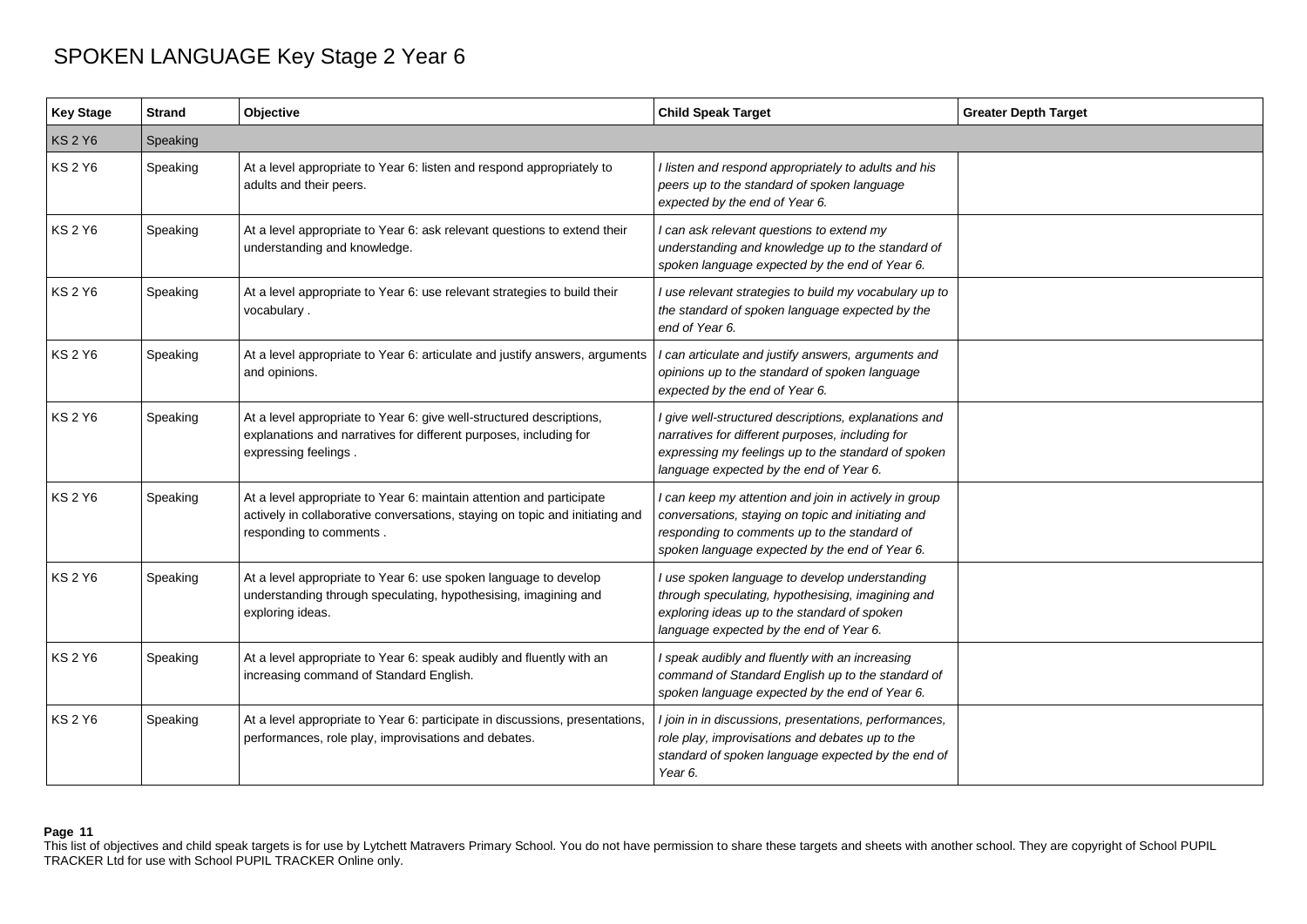| <b>KS 2 Y6</b> | Speaking | At a level appropriate to Year 6: gain, maintain and monitor the interest of<br>the listener(s).                                           | I can gain, maintain and monitor the interest of a<br>listener up to the standard of spoken language<br>expected by the end of Year 6.                                                    |  |
|----------------|----------|--------------------------------------------------------------------------------------------------------------------------------------------|-------------------------------------------------------------------------------------------------------------------------------------------------------------------------------------------|--|
| <b>KS 2 Y6</b> | Speaking | At a level appropriate to Year 6: consider and evaluate different<br>viewpoints, attending to and building on the contributions of others. | I consider and evaluate different viewpoints,<br>attending to and building on the contributions of<br>others up to the standard of spoken language<br>expected by the end of Year 6.      |  |
| <b>KS 2 Y6</b> | Speaking | At a level appropriate to Year 6: select and use appropriate registers for<br>effective communication.                                     | I can choose to talk in different manners depending<br>on the person I am talking to or the situation I am in,<br>up to the standard of spoken language expected by<br>the end of Year 6. |  |